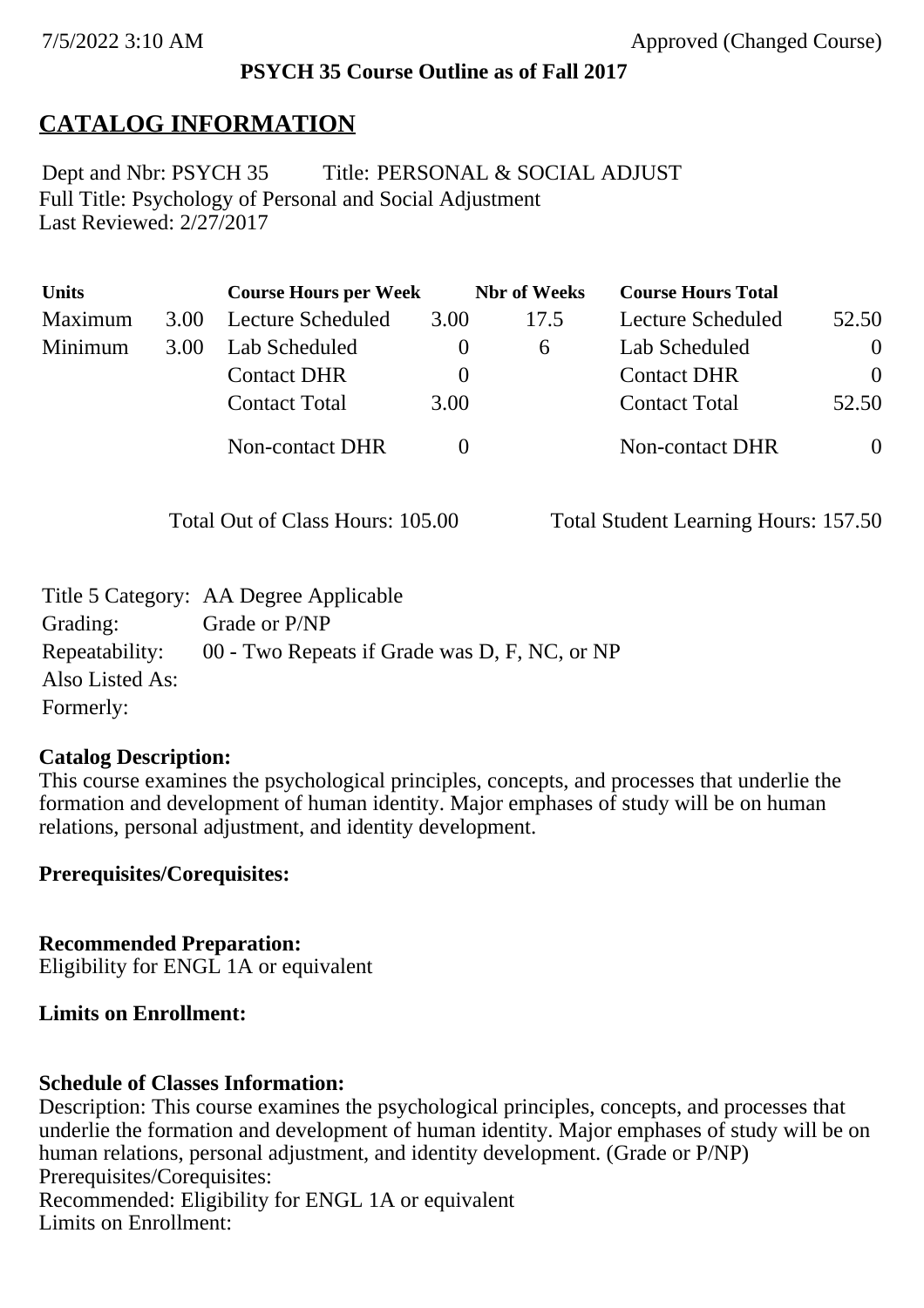# **ARTICULATION, MAJOR, and CERTIFICATION INFORMATION:**

| <b>AS Degree:</b><br><b>CSU GE:</b>                    | Area<br><b>Transfer Area</b><br>E | Lifelong Learning and Self<br>Development             |                  | Effective:<br>Effective:<br>Fall 1981 | Inactive:<br>Inactive: |
|--------------------------------------------------------|-----------------------------------|-------------------------------------------------------|------------------|---------------------------------------|------------------------|
| IGETC:<br><b>Transfer Area</b><br>$\overline{4}$<br>4I |                                   | Social and Behavioral Science Fall 1981<br>Psychology |                  | Effective:                            | Inactive:              |
| <b>CSU Transfer: Transferable</b>                      |                                   | Effective:                                            | <b>Fall 1981</b> | Inactive:                             |                        |
| <b>UC Transfer:</b> Transferable                       |                                   | Effective:                                            | <b>Fall 1981</b> | Inactive:                             |                        |

**CID:**

# **Certificate/Major Applicable:**

[Major Applicable Course](SR_ClassCheck.aspx?CourseKey=PSYCH35)

# **COURSE CONTENT**

### **Student Learning Outcomes:**

Upon completion of the course, students will be able to:

- 1. Explain major concepts, theoretical perspectives, empirical findings, and historical trends regarding identity development in the discipline of Psychology.
- 2. Examine the influences of culture, ethnicity, and gender on identity development.
- 3. Analyze different theoretical approaches to assessing and understanding one's own personality, emotions, and behaviors.

# **Objectives:**

Upon completion of this course, students will be able to:

- 1. Describe the process of understanding the "inner self" and relationships.
- 2. Distinguish between the "self" and evolvement of personality.
- 3. Apply skills and techniques to control one's life and change one's behavior.
- 4. Identify skills to achieve a balance between emotional expression and control.
- 5. Identify effective communication skills for establishing and maintaining more satisfying relationships with others.
- 6. Explain the evolution of a relationship: finding friends, becoming intimate, and discovering love.
- 7. Identify and utilize interpersonal conflict resolution strategies.
- 8. Identify life stressors and effective ways of coping with stress.
- 9. Distinguish between prioritizing values and defining meaning and purpose in life.
- 10. Compare and contrast the research and methodology on the myths and truths of happiness and life success.

# **Topics and Scope:**

I. Introduction to understanding "self" and others

A. Self-discovery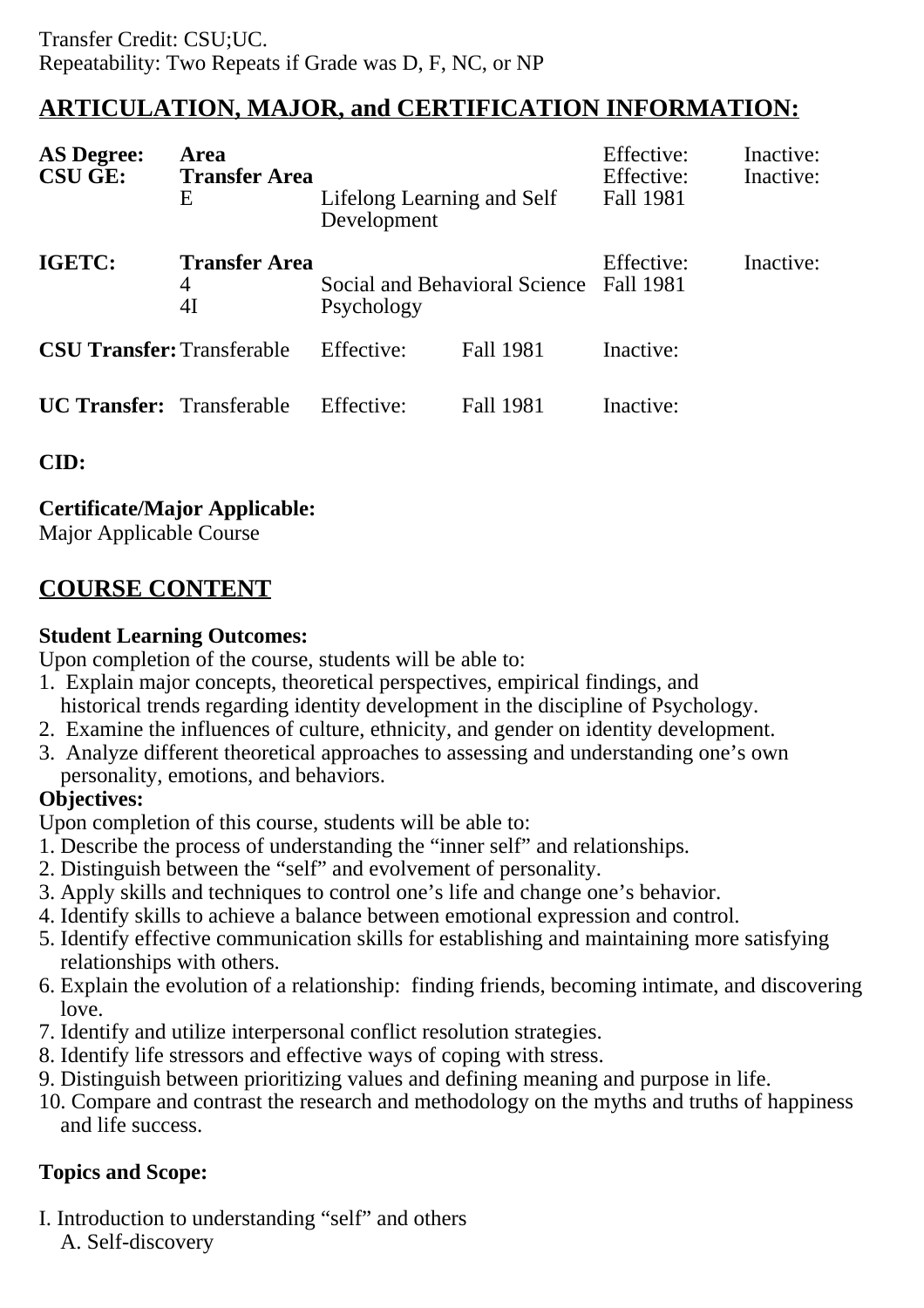- B. Self-disclosure
- C. Perceptual awareness of culture, ethnicity, and gender
- D. Developing new relationships
- E. Research methodologies
- II. Self-Awareness
	- A. Personality development
	- B. Stages of adult development
	- C. Self-esteem
	- D. Individualism and collectivism
- III. Capacity to Control Behavior
	- A. Self-control and external control
	- B. Social learning theory
	- C. Learning theory
	- D. Reinforcement and self-change
- IV. Dealing with Emotions
	- A. Development of emotions
	- B. Emotional intelligence
	- C. Understanding culture and emotion
	- D. Benefits of expressing feelings
- V. Interpersonal Communication
	- A. One- and two-way communication
	- B. Gender, culture, ethnicity, class, and communication
	- C. Active and empathetic listening
	- D. Person-to-person communication
- VI. Developing Close Relationships
	- A. Dating and mating
	- B. Becoming committed
	- C. Communication problems
	- D. Growing together or apart
- VII. Resolving Interpersonal Conflict
	- A. Dimensions of conflict
	- B. Behavior styles
	- C. Gender, culture, ethnicity, and conflict management
	- D. Methods of conflict resolution
- VIII. Managing Stress and Wellness
	- A. Physical and behavioral effects of stress
	- B. Personality types
	- C. Gender, culture, ethnicity, and stress
	- D. Irrational and rational self-talk

# IX. Meaning and Values

- A. Classifying and clarifying personal values
- B. Value indicators
- C. Personal ethics, character, and integrity
- D. Perceptions of significance
- X. Life Goals, Happiness, and Well-being
	- A. Motivation
	- B. Effective life planning
	- C. Contributors to success
	- D. Myths and truths about happiness

# **Assignment:**